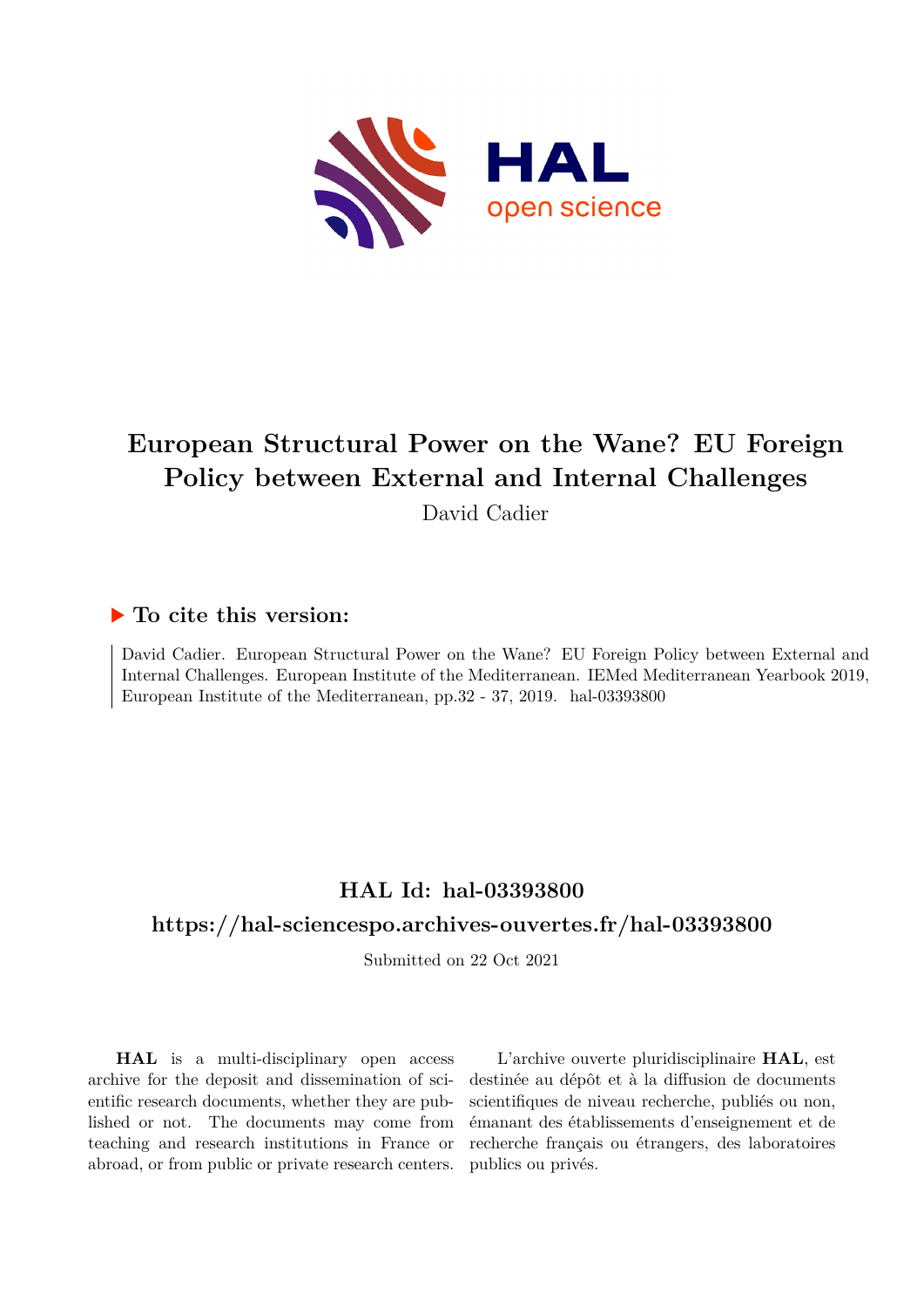# **European Structural Power on the Wane? EU Foreign Policy between External and Internal Challenges**

**Keys**

#### **David Cadier<sup>1</sup>**

**Centre de Recherches Internationales CERI - Sciences Po, Paris**

The European Union's (EU) foreign policy software needs updating: it appears to be increasingly out of sync with the operating system of international politics. At the turn of the millennium, many had hoped that the EU's internal model and institutional nature – as a transnational multilateral governance platform based on international law and soft power – would make it well prepared for, and even a potential leader in, the world to come (Howorth, 2010). Yet, postmodern Europe has not seen the advent of the kind of post-Westphalian international system it had hoped for. Instead, the EU finds itself rather ill-equipped in the new era of great-power competition. Its distinctive approach to foreign policy, which has mainly consisted in the export of democratic governance and economic standards, is increasingly under strain at a time where it is both tested externally and contested internally.

This adaptation challenge is indeed made pressing by the evolving international context, as the EU and its Member States need not only to develop the means to pursue their interests globally, but also to push back against the growing tendency of world powers to encroach on Europe's sovereignty (Leonard and Shapiro, 2019). Russia has taken the conflict over the geopolitical and geo-economic orientation of countries of the post-Soviet space from the Donbas to EU Member States' domestic politics and informational spheres. China has invested in strategic chunks of European economies and has acquired, as such, significant political leverage. The United States is exploiting its position as Europe's vital security provider to advance its economic and energy interests on the continent and beyond. More profoundly, under the Trump Administration, the US has increasingly brought into question some of the core principles of the international liberal order, of which it had been the main guarantor and which the EU still regards as the legitimate architecture of world politics.

The erosion of the ruled-based order and the pressure applied by external powers on Europe's sovereignty constrains its ability to tackle the many security crises and risks present in its neighbourhood, from Ukraine to Syria and from Iran to Bosnia.

The EU's capacity to face off these mounting external challenges, resist geopolitical pressures and foster peace and security in its neighbourhood will, indeed, largely be mediated by its internal cohesion and resilience. Several recent internal developments are undermining both these aspects. In addition to potentially depriving the bloc of some of the UK's strategic assets, Brexit is reverting the basis of what had been the vector of the EU's transformative power, namely enlargement or enlargement-lite. The refugee crisis showcased and deepened Europe's internal divisions and some of the policy responses (or lack thereof) cast a shadow on its soft power. The rise of populist political forces, who have made it to power in several EU Member States, has led to an over-prioritization of domestic politics over European compromise-building, as well as, in some instants, an erosion of the very rule of law norms and standards that the EU purports to promote abroad. All of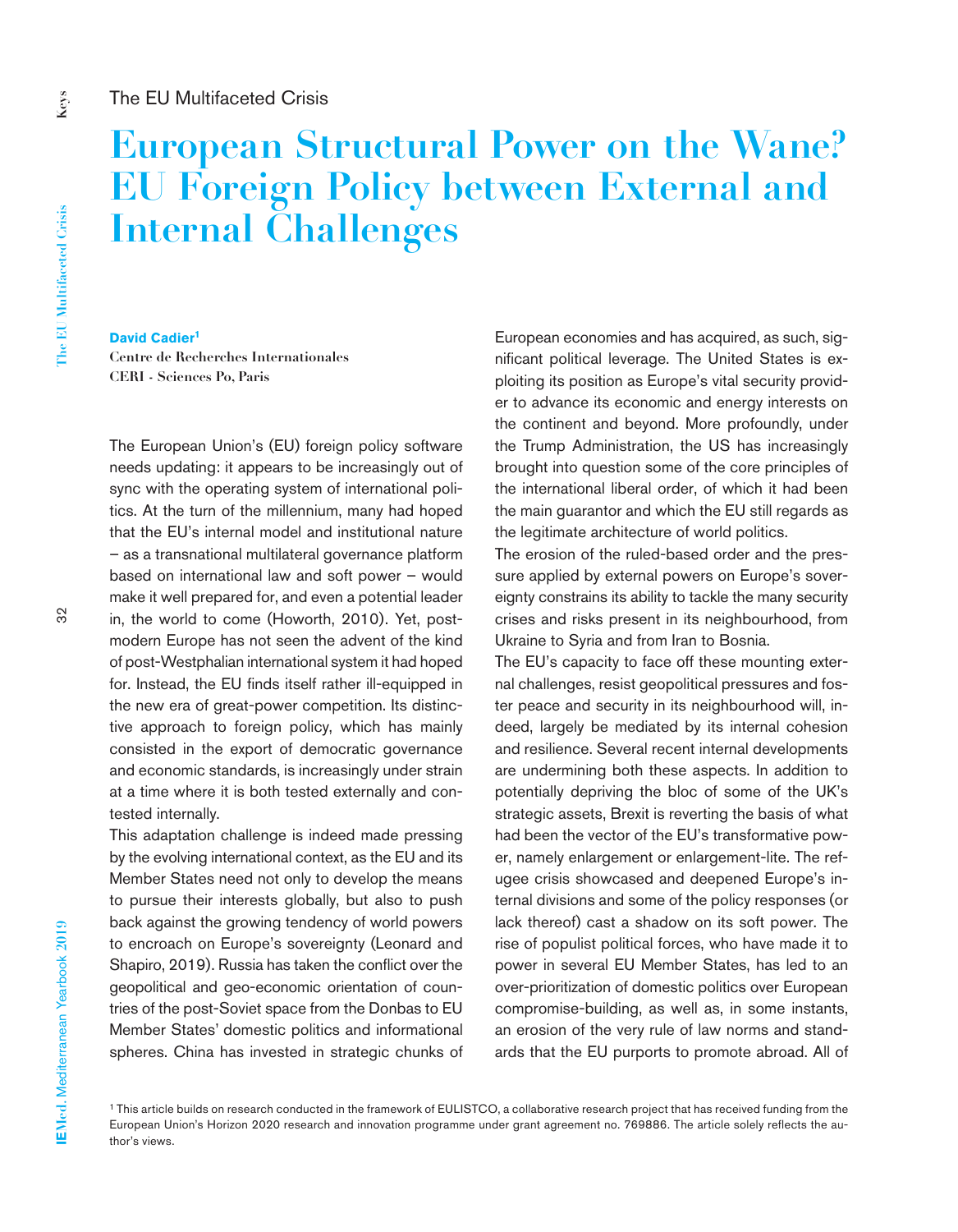these internal developments tend to put pressure on what had been the EU's core, structural power strategy in external relations.

### **EU Foreign Policy and Its Limits in the New World (Dis)order**

The EU disposes of a wide array of foreign policy tools, from military missions and economic sanctions to trade instruments, development aid and visa-free regimes. These tools can be put to use to handle relations with other international actors or to manage crises, but EU foreign policy is more profoundly about shaping (or attempting to shape) the political, economic, social and legal structures in which states and societies evolve and interact – to the extent that some authors have talked of "structural foreign policy" or of the EU as a "structural power" (Keukeleire and Delreux, 2014). To protect and advance the interests, security and prosperity of its Member States and their citizens, and to influence actors and outcomes in its region and beyond, the EU seeks to promote certain norms, standards and organizing principles. In other words, EU foreign policy is largely about exporting the EU's internal model to its external environment and, especially, its immediate neighbourhood. It is about shaping the structures of regional and international politics in the sense of its own constituting principles of multilateral legal order, democratic governance and free market economy.

In that sense, speaking of the EU as a "normative power" does not refer to it taking principled positions or "doing good," but rather to its tendency to rely on norms as a currency of foreign policy. Promoting and exporting legal, political, economic and administrative norms to its neighbourhood through institutionbuilding or institutional support is not just the vector of EU structural power, it is also a default solution for the EU, as adherence to these norms and principles is what unites and reunites Member States, while interests tend to be more specific and national. Put bluntly, rule of law principles are what EU Member States agree on and can rally around, much more than threat perceptions or economic interests. The EU re-

mains, above all, a multi-level governance structure, meant to foster compromise and generate consensus among its Member States, and its foreign policy is not discharged of this task. As such, generating consensus among Member States represents both a condition for, and a goal of, EU foreign policy making. This has sometimes led the process of collective action to be regarded as being more important than actual outcome and impact.

To promote or support norms, organizing principles and institutions, the EU's most comprehensive instrument has been the European Neighbourhood Policy (ENP). The two regions generally designated as the eastern and southern neighbourhood have, indeed, been the most important for EU structural power objectives and in terms of EU foreign policy priorities.<sup>2</sup> The ENP aims to foster political, economic and administrative reforms in the countries bordering the EU by offering a series of financial, trade and mobility incentives. It largely relies on the evaluation tools, conditionality logic and even personnel of the enlargement policy, yet without offering the main and crucial incentive of EU membership. In that sense, the ENP not only incarnates the spearhead of EU foreign policy, it also incarnates some of its structural flaws, namely institutional path-dependency and an inability to go beyond the enlargement template.

The basis and patterns of EU foreign policy described above increasingly find themselves challenged in the emerging international context. This was maybe most evident in Ukraine, where Russia heavily pushed back against EU structural power by using economic coercion to deter Kiev from signing a free trade agreement with Brussels (Cadier, 2014). Vladimir Putin is, rather paradoxically, one of the few world leaders to have explicitly referred to the EU's "normative power," but to describe it as it as a threat. In the face of the uncertainties surrounding Ukraine's geopolitical orientation brought upon by the fall of the Yanukovych regime, Russia eventually annexed Crimea and fostered armed rebellion in Eastern Ukraine. Thus, the EU went from negotiating a free trade agreement with Ukraine to "sleepwalking" into a geopolitical conflict with Russia, failing to read regional dynamics or anticipate Russia's reaction by relying က္က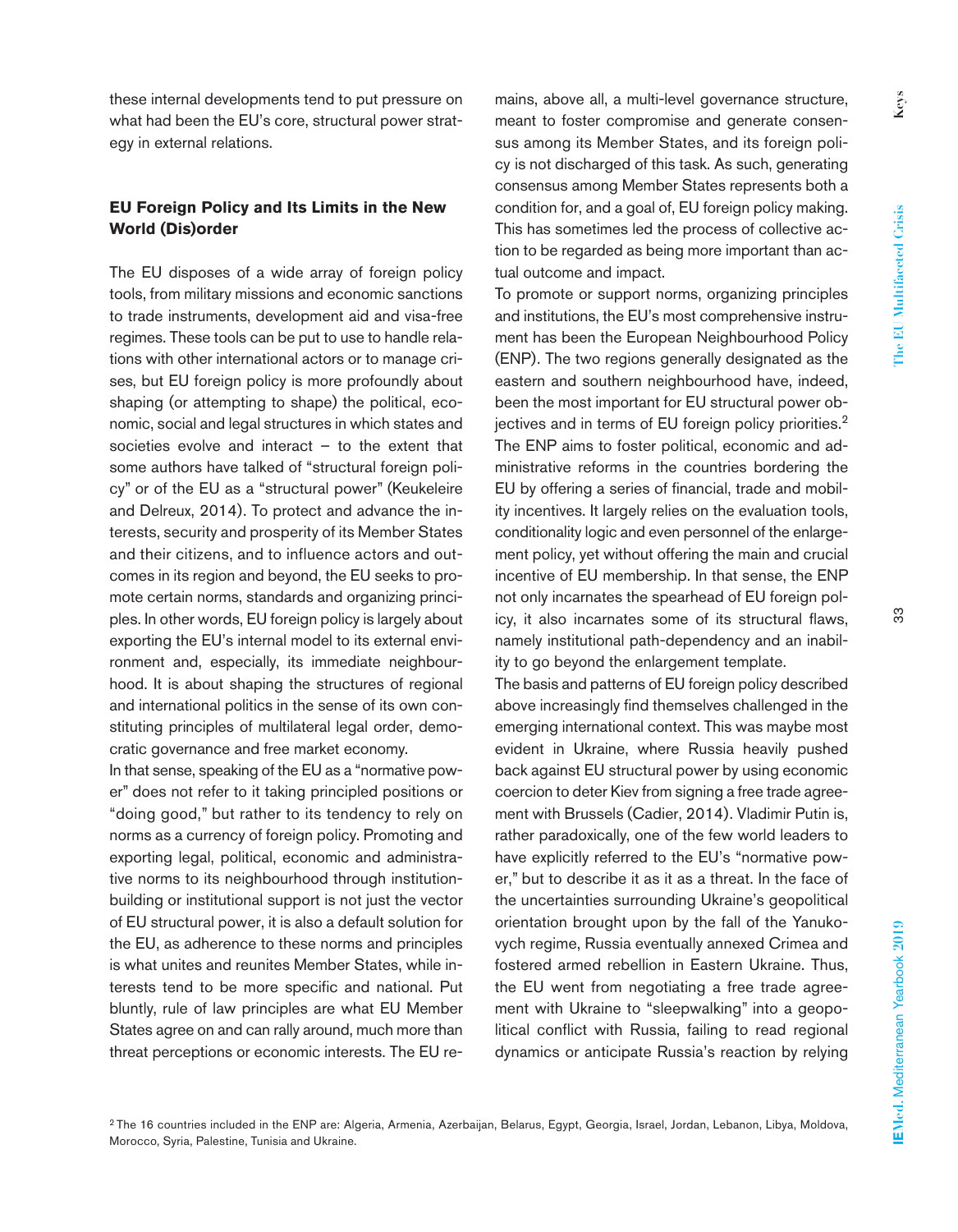on an overly technical, institutional and inward-looking approach (Haukkala, 2016).

The EU's structural foreign policy has hit walls in other regions as well. In the southern neighbourhood, state and non-state actors have sought to circumvent EU normative power or have challenged the political and economic systems in place, including those built around the organizing principles supported by the EU. More profoundly, the EU's structural foreign policy reaches its limit when confronted with "areas of limited statehood," that is, to zones where there is no central authority able to control the monopoly of violence, deliver public goods and implement or enforce the governance norms that the EU seeks to export (Börzel and Risse, 2018 ). At the global level, by pulling out of non-proliferation and the global commons framework, such as the Iran deal or the Paris climate deal, and by contesting the legitimacy of international organizations, such as the World Trade Organization or UNESCO, the US feeds into this trend of contesting established rulebased orders.

## In the southern neighbourhood, state and non-state actors have sought to circumvent EU normative power

The growing proclivity of Russia, China and the US to put their geopolitical weight behind contesting the norms, principles and institutions that the EU had sought to promote in its neighbourhood and, to a lesser extent, across the globe places important constraints on its structural foreign policy. This approach is, in addition, undermined by several internal developments.

#### **Brexit and the Spectre of Dis-enlargement**

It seems hard to gauge the potential effects of Brexit on EU foreign policy as the process is still ongoing and the concrete outcome still unknown. Referring to other policy areas and to the UK's lukewarm engagement and numerous opt-outs, some have suggested that the consequences of seeing the UK leave the Union might, in fact, be limited. This may be most eloquently incarnated by the *bon mot* of former MEP Jean-Louis Bourlanges, who quipped that, before Brexit, the UK had one foot in and one foot out of the Union while, after Brexit, it will be the other way around. Things are, however, set to look somehow different for foreign policy.

The UK has undeniably been one of the Union's foreign policy heavyweights: its departure will deprive the bloc of its diplomatic, economic and military resources and this is bound to undermine the EU's international clout (Hill, 2019). London has one of the broadest diplomatic networks in the world, holds a permanent seat at the UN Security Council and retains privileged strategic ties in the Commonwealth and with the US. The UK has been the second biggest economy in the EU, the fourth largest contributor to the EU's budget and a key purveyor of development aid around the globe. Lastly, the UK is, along with France, one of only two powers in the EU capable of rapidly and consequentially projecting military force and holding a nuclear deterrent.

Interestingly though, several analysts argue that the UK's formal departure might not overly affect the outputs of EU security and defence policy and, maybe, not even London's contribution to this policy. They notably anticipate that, since "Global Britain" is more a rhetorical device than a feasible strategy and as London will seek to overcome its damaged credibility and make up for lost institutional ties, the UK will retain major incentives to continue collaborating with – and maintaining its commitments to – other European countries in the fields of defence and security (Martill and Sus, 2018). If anything, one of the concrete impacts of Brexit has been, not the demise, but the acceleration of EU defence integration (albeit modest), notably through initiatives such as the Permanent Structured Cooperation (PESCO) or the European Defence Fund. In addition, with Brexit, London has set a precedent but not an example. Contrary to what many had feared, there seems to be no "domino effect." Seeing the UK leaving the EU has not led other governments or political forces to follow or advocate the same path for their country. On the contrary, in the recent campaign for the European parliamentary elections many populist parties actually amended their rhetoric and political strategy from leaving to transforming the EU from within. Brexit risks, however, constraining the EU's structural foreign policy and diminishing its structural power.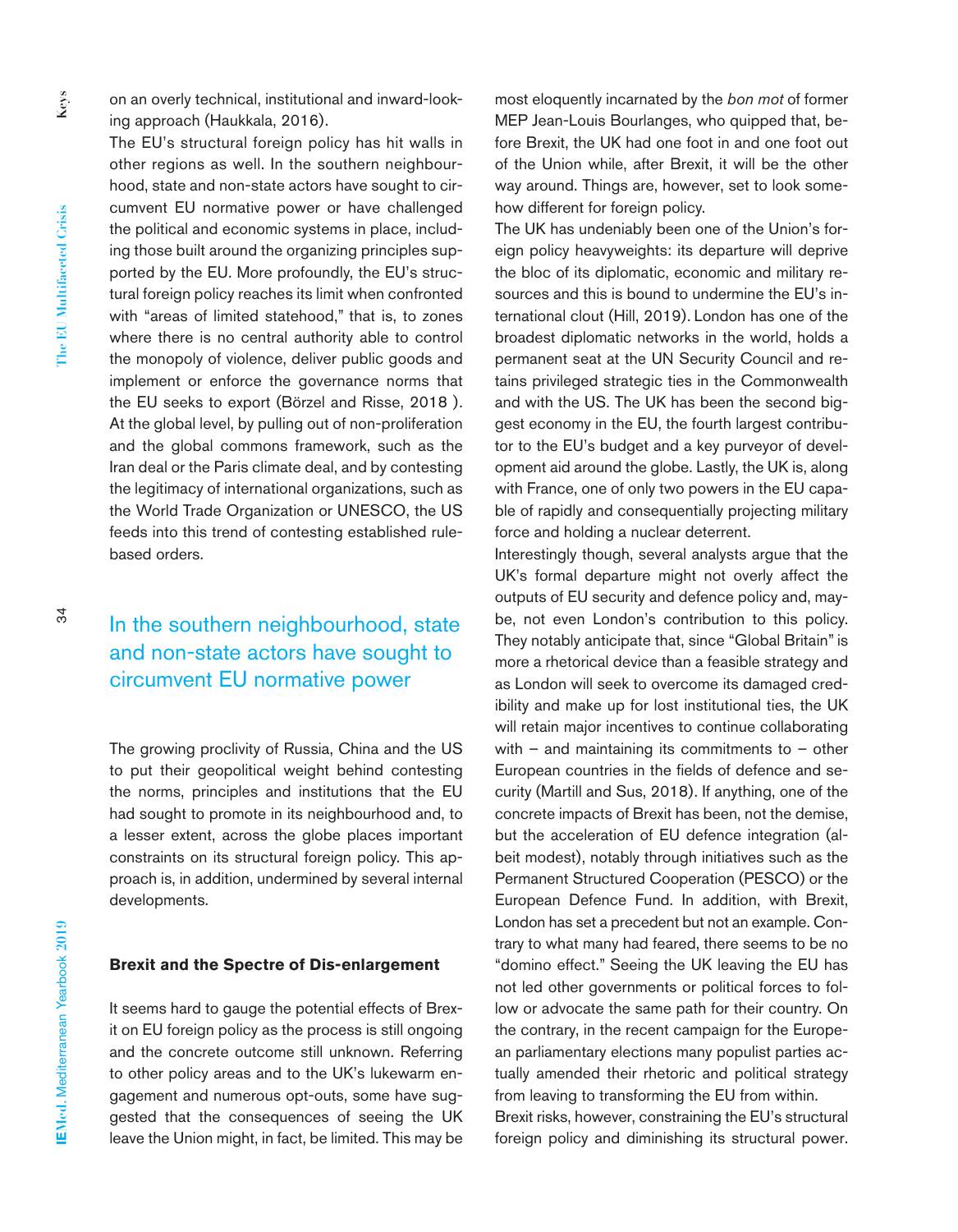Notably with reference to the waves of 2004 and 2007, enlargement is generally dubbed the EU's "greatest foreign policy success." Yet, except maybe for the Western Balkans and only in the medium to long-term, the EU's enlargement policy has stalled, or is perhaps even dead. Some of the negative externalities of the recent waves of enlargement have already cast a shadow on the policy: the accession of Cyprus led to a paralysis of EU-NATO cooperation, the European Commission had to suspend EU funding to Bulgaria as reforms were incomplete, and there is, more generally, a realization, in the face of recent rule of law violations by Hungary or Poland, that EU institutions are rather helpless when a Member State that has already joined decides to do away with the EU's core principles. Brexit seems bound to be yet another nail in the coffin of the EU's enlargement policy: not only was the UK the Member State most supportive of the process, but Brexit signals more profoundly a reversal of what had been the EU's main foreign policy dynamic. This dynamic had run its course by many accounts, but there is nevertheless a strong symbol in seeing the EU, for the first time, not enlarge but shrink.

#### **The Refugee Crisis and Europe's Normative Fracture**

In 2015, the number of migrants – whether refugees fleeing wars, economic migrants or asylum seekers – reached unprecedented proportions, nearing 1.3 million. While such influx, displacements and relocation of populations certainly comes with complex human, logistical and societal issues, it is also the lack or uncoordinated nature of policy responses that contributed to turning the refugee crisis into an EU crisis. As emphasized by Anne-Marie Le Gloannec, this crisis has "demonstrated the paralysis of EU institutions and national governments, undermined solidarity between Member States and gnawed at the democratic fabric of Europe" (Le Gloannec, 2018). The Bulgarian political analyst Ivan Krastev went as far as labelling it "Europe's 9/11."

Some of the root causes of the EU's failures in handling the refugee influx originate in foreign policy shortcomings. The EU and its Member States had largely sought to delegate the management of the bloc's external borders to neighbouring countries.

As such, their migration policies often found themselves at the mercy of the whims and deficits of unstable governments or authoritarian regimes. More profoundly, the political crisis around migration revealed and deepened fractures in and between European states and societies. It crystallized certain divisions into entrenched polarizations, between South and North (along lines already drawn by the euro crisis), and more acutely between East and West.

While it has failed to maintain cohesion and have a decisive imprint at the EU level on foreign policy dossiers of importance to central Europe (such as Russia or energy security), the Visegrad Group found its unity and negatively emerged as a political force in Europe around the rejection of refugee relocation schemes, which they saw as being forced upon them by western Europe (Kazharski, 2018). The migrant crisis has, indeed, "laid bare a widespread perception across central and eastern Europe that western Europe (and hence the EU) is trying to force on them a multicultural model of society which in their eyes has 'entirely failed'" (Rupnik, 2016). A concrete political consequence of the crisis has been that populations in the region now place more faith in their national governments than in the EU, while the opposite was true before 2015 (Krastev, 2017).

The crisis did not only bring a fragmentation of  $-$  and fractures in – European polities and societies, but also led to a growing contestation of the model underpinning the EU's normative power and, thereby, to its weakening. Essentially, national governments found themselves torn between, on the one hand, international norms and obligations and, on the other hand, national conditions, historical experiences, economic resources and societal resilience (Le Gloannec, 2018)- and they clearly prioritized the latter. The albeit temporary reinstatement of borders among Schengen countries cast a shadow on the free movement of persons, one of the EU's core founding principles. The refugee crisis and its mishandling also created a political climate detrimental to any form of population mobility coming from outside the EU, and yet such mobility is one of the main vectors of the EU's structural power in its neighbourhood, as testified by the leverage gained through the granting of visa-free regimes. More profoundly, many saw the migrant crisis and its consequences as a manifestation that the West's (and Europe's) "ambition to export its values and institutions has resulted in a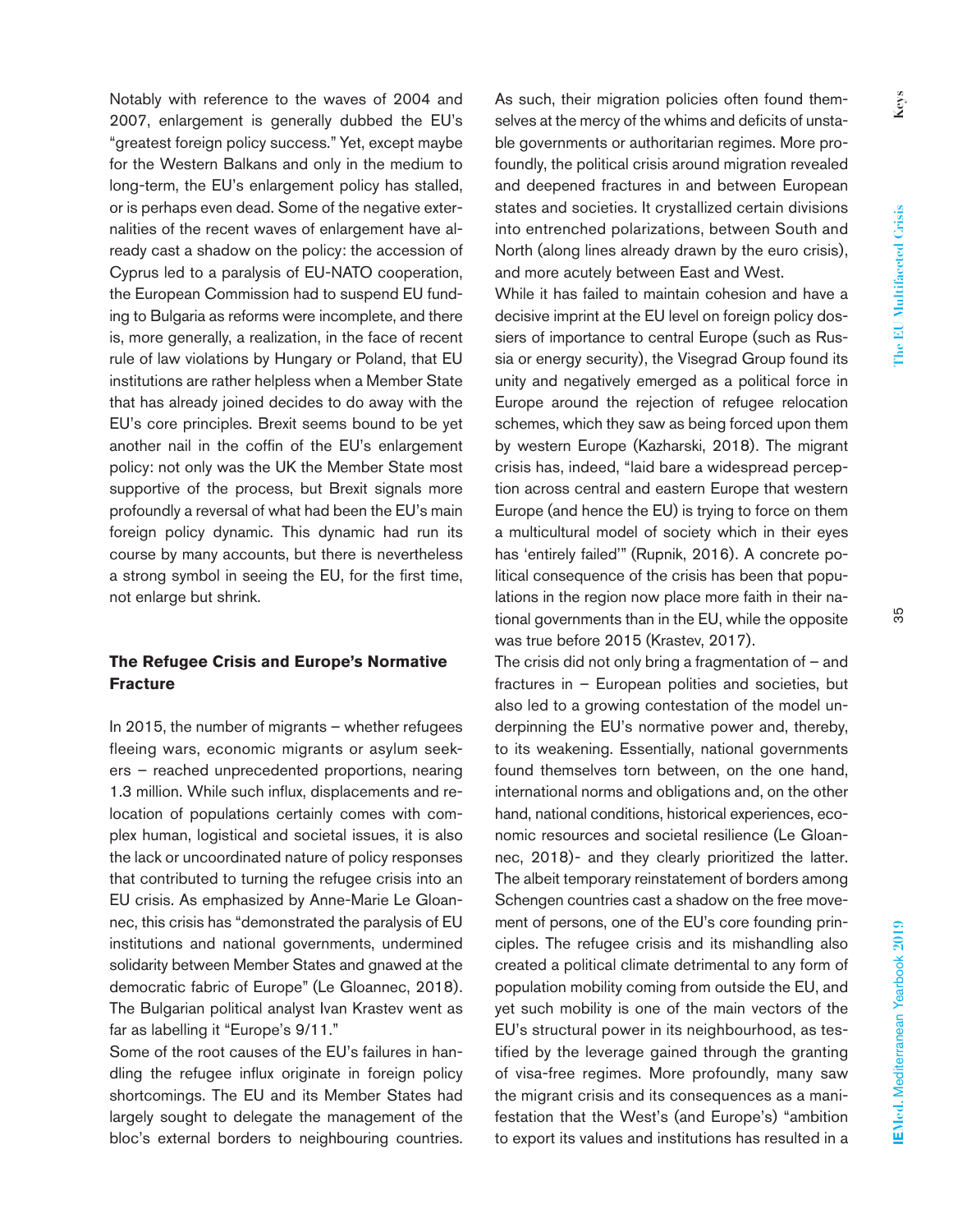profound identity crisis in Western societies" (Krastev, 2017). Populist parties have been feeding off this identity crisis.

#### **The Rise of Populism and Contradictions of Illiberal Foreign Policy**

In recent years, the rise of populism has moved from being, simply, a trend in domestic and electoral politics, to becoming, in addition, a foreign policy matter. Populist parties have indeed risen to power in several EU Member States – such as Hungary, Austria, Poland or Italy – and thus hold the reins of their countries' European and foreign policies. This is to such an extent that, in the face of this trend, analysts are endeavouring to picture how an "illiberal Europe" might (or might not) work (Grabbe and Lehne, 2018). To anticipate the concrete implications that the advent of populist governments might have on EU foreign policy, there is no need to engage in scenario-building or prospective analysis, however. It is sufficient to consider how those already in office have handled national foreign policy making.

Contrary to how sensationalist (or partisan) claims might have it, populist governments do not adopt reckless, devil-may-care attitudes in international affairs, nor necessarily bring about revolutionary changes in foreign policy. In spite of their radical political rhetoric at home, Hungary's Viktor Orban and Italy's Matteo Salvini have not fundamentally altered their countries' positions in NATO or towards Russia. In addition, populists do not adopt distinctive or common ideas when it comes to foreign policy.3 Populist parties from the far left and the far right tend, for instance, to disagree on migration or military operations abroad, but they respectively share some views on these dossiers with various mainstream parties. Similarly, several populist parties display pro-Russian preferences, although this is not the case of Poland's Law and Justice party, which, on the contrary, is one of the most confrontational towards Moscow. The fact that populist parties do not appear overly committed to certain ideas in foreign affairs is exemplified by their readiness to strike rather improbable diplomatic alliances – such as between Orban and

Salvini on migration – or to adopt temporary stances which contradict their long-standing positions – such as when the former Polish Foreign Minister Witold Waszczykowski threatened to veto Ukraine's (future and hypothetical) accession to the EU.

More than their ideas, what is distinctive of populists in foreign policy is their style (Cadier, 2019). Whether understood as an ideology, a discourse or a strategy, populism can be understood as a political logic that sees society as being fundamentally structured by an opposition between a "pure people" and a "corrupt elite." This translates into anti-pluralist and antielitist postures, as well as into a tendency to perceive policy making as a common-sense application of common will (Müeller, 2016). This political practice spills over into foreign policy in several ways.

## More than their ideas, what is distinctive of populists in foreign policy is their style

First, populists' anti-pluralism often leads them to regard foreign policy as the continuation of domestic politics by other means, that is as a way either to attack their current political opposition or to distinguish themselves from the previous government. Not only did Poland's Law and Justice make the country the only Member State that opposed Donald Tusk's re-election as President of the European Council, its Foreign Minister went as far as denouncing the election as being "rigged."4 Second, populists' distinctive communication style, their anti-elitism and claim to conduct foreign policy in the name of "the people," often leads them to disregard diplomatic codes and norms and to overlook diplomatic expertise. Matteo Salvini's diplomacy is, in this regard, a case in point. Third, to elude the contradiction of becoming themselves the "elites" by acceding to power, populists claim that old or foreign elites are (still) active behind the scene, which leads them to indulge in conspiracy theories. For instance, in the summer of 2017, the former Polish Defence Minister Antoni Macierewicz described the student protests against his govern-

36

<sup>3</sup> See: Verbeek and Zaslove, 2015; Dennison and Pardijs, 2016.

<sup>4 &</sup>quot;Poland fumes at 'cheating' EU for keeping Donald Tusk in top post," *The Guardian*, 13 March 2017.